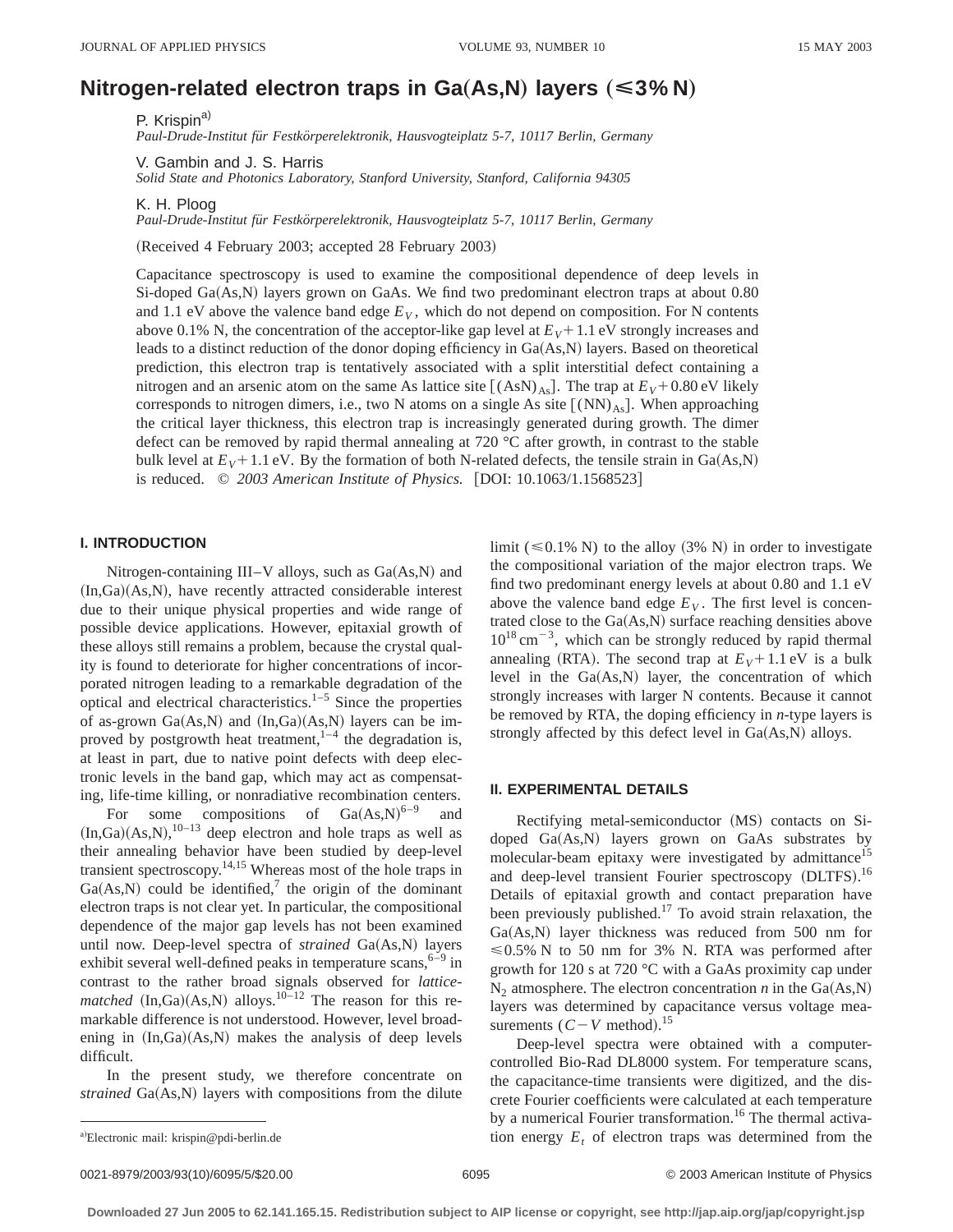temperature dependence of the emission rate  $e_n$  for electrons from the corresponding level into the conduction band (Arrhenius plot) according to  $14$ 

$$
e_n = \sigma_n v_{\text{th}} N_C \exp\left(-\frac{E_t}{kT}\right),\tag{1}
$$

where  $\sigma_n$  denotes the capture cross section for electrons,  $v_{\text{th}}$ the thermal velocity of electrons in the conduction band,  $N_C$ the effective density of states of the conduction band, *k* the Boltzmann constant, and *T* the temperature. The emission rate  $e_n$  was found by analyzing the peak positions in temperature scans for different Fourier coefficients.16

The deep-level concentration  $N_t$  was determined from the DLTFS peak height  $\Delta C_{\text{m}}/C$  according to the correction given in Ref. 18:

$$
\frac{\Delta C_m}{C} = \frac{N_t}{2n} \frac{(W_R - \lambda)^2 - (W_P - \lambda)^2}{W_R^2},\tag{2}
$$

where  $W_R$  and  $W_P$  denote the thicknesses of the depletion layer at the quiescent reverse bias and at the pulse voltage, respectively, and

$$
\lambda = \sqrt{\frac{2\varepsilon\varepsilon_0(E_F - E_t)}{q^2 n}}.
$$
\n(3)

The point  $(W - \lambda)$  below the MS contact indicates the position, where the Fermi level  $E_F$  crosses the trap level  $E_t$ . The deep-level response therefore originates from a depth around  $1/2(W_R+W_P)-\lambda$ , which can be varied by the applied bias voltage. In order to evaluate fully corrected concentration versus depth profiles for a certain electron trap,  $W_R$ ,  $W_P$ , and  $\lambda$  were determined at the temperature of the related DLTFS peak.

### **III. RESULTS AND DISCUSSION**

# **A. Compositional dependence of the deep levels in Ga(As,N)**

For three compositions, typical DLTFS signals of the dominant electron traps are plotted in Fig. 1. Surface- and bulk-related deep-level spectra of as-grown  $Ga(As,N)$  layers (labeled s and b, respectively) as well as those of annealed  $Ga(As,N)$  surfaces (labeled sa) are depicted. It should be noted that, despite its perfect surface smoothness, the asgrown layer with 0.5% N could be examined only after recess-etch of at least 50 nm. The bulk of the layer with 3% N could not be inspected (see Sec. III D). For the compositions studied, the peaks A5, B3, and C1 with capacitance changes of up to 10% are confined close to the as-grown surface (compare spectra s and b in Fig. 1). They are completely removed by RTA at 720  $^{\circ}$ C for 120 s (see spectra sa). Based on these similar features, we believe that the traps A5, B3, and C1 are due to the same lattice defect near the surface of all investigated  $Ga(As,N)$  layers (see the dotted line in Fig.  $1$ ).

The electron traps A2 and B1 exhibit in bulk- as well as in surface-related spectra of  $Ga(As,N)$  the same peak heights, i.e., they are not confined to the  $Ga(As,N)$  surface. Both levels are resistant to annealing (see spectra sa). Concerning



FIG. 1. Temperature scans of the DLTFS signal  $\Delta C/C$  (Fourier coefficient  $b$ 1) for three Ga(As,N) compositions as indicated  $(0.47 \text{ s time constant}, 100)$ ms pulse width). The deep-level spectra labeled s and sa were measured close to the surface of as-grown and annealed layers, respectively. The b scans originate from the  $Ga(As,N)$  bulk. The dominant peaks are indicated. Dotted lines connect the peaks of electron traps with similar features. Spectra are vertically shifted for clarity.

the common properties, we assume that the deep levels A2 and B1 originate from the same bulk defect in  $Ga(As,N)$ . The peak height, i.e., the concentration of the underlying defect, increases by a factor of more than 30 from the dilute N limit to the sample with 0.5% N. Although an even higher level concentration is expected for the 3% N sample, a trap with comparable features could not be found in the range between 10 and 350 K.

The compositional dependence of the dominant deep levels in the  $Ga(As,N)$  band gap is compiled in Fig. 2. The GaAs-related band offsets for 3% N content have recently been determined independently for the conduction and valence band to be  $+400$  and  $-11$  meV, respectively.<sup>17,19</sup> For  $Ga(As,N)$  in the dilute N limit, we have previously shown<sup>9</sup> that the levels A2 and A5 are linked with the intrinsic defects E3 and E4, respectively, which are known from electron-



FIG. 2. Compositional dependence of dominant deep levels in the  $Ga(As,N)$ band gap. The top of the GaAs valence band is set to zero. All trap energies are given in electron volts with respect to the conduction band edge. Dotted lines connect levels of the same origin. For the traps E3 and E4, the level energies are taken from Ref. 20.

**Downloaded 27 Jun 2005 to 62.141.165.15. Redistribution subject to AIP license or copyright, see http://jap.aip.org/jap/copyright.jsp**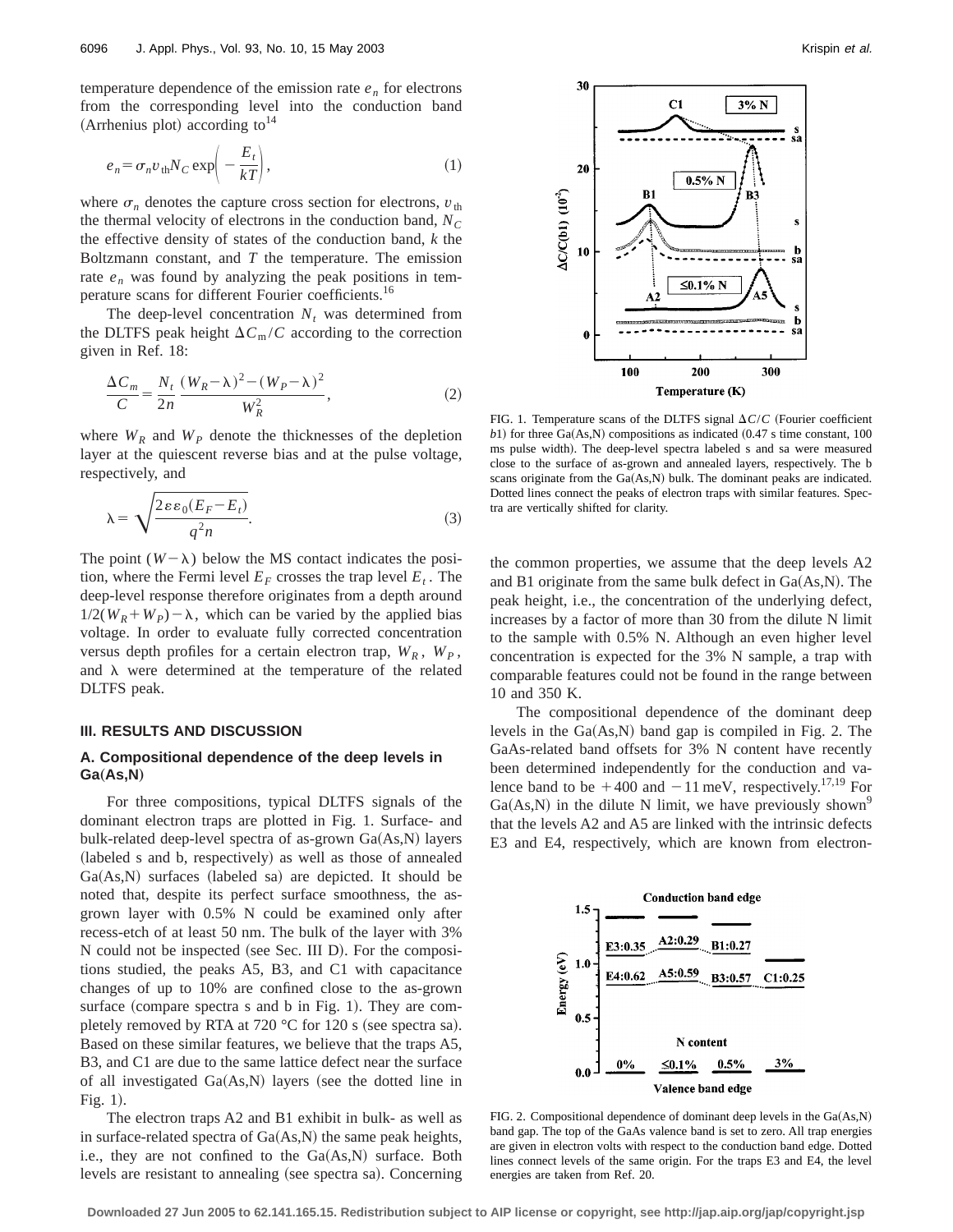irradiated GaAs. $^{20}$  Since E3 and E4 are due to displacements in the As sublattice, $^{21}$  it is suggested that the dominant electron traps in  $Ga(As,N)$  are associated with defects on As sites. For  $Ga(As,N)$  in the dilute N limit, the apparent level energies in Fig. 2 are shifted toward the conduction band edge, because the electron traps A2 and A5 are detected only in regions with larger composition than the nominal one.<sup>9</sup>

The common origins of A5, B3, and C1 as well as of A2 and B1 are indicated in Fig. 2 by dotted lines. It is apparent that the E3- and E4-related levels at different compositions are energetically fixed with respect to the top of the valence band at about  $E_V$ +1.1 and  $E_V$ +0.80 eV, respectively. In accordance with these findings, the E4-related level has also been observed at the gradual  $Ga(As,N)$ -on-GaAs interface to remain at  $E_V$ +0.80 eV, irrespective of the compositional change from 3 to about  $0.2\%$  N. $8$  From Fig. 2, it follows that for more than about 2.5% N the E3-related electron trap is resonant with the conduction band and therefore no longer detectable, in agreement with the experiment.

#### **B. Origin of the dominant electron traps in Ga(As,N)**

It is known that the tensile strain in  $Ga(As,N)$  layers grown on GaAs is partially compensated by the formation of N complexes, such as As–N and N–N split interstitial defects on single As sites. $4,22$  Whereas the formation of  $(AsN)_{As}$  complexes leads to compressive strain,  $(NN)_{As}$  defects cause less tensile strain as compared with the substitutional N<sub>As</sub> atom.<sup>22</sup> The formation of  $(AsN)_{As}$  defects is therefore more efficient to minimize the strain in  $Ga(As,N)$ , but its formation energy is higher than for the  $(NN)_{As}$ defects.<sup>23,24</sup> In the dilute N limit, deep gap levels are predicted especially for  $(AsN)_{As}$  and  $(NN)_{As}$  defects at 0.42 and 0.66 eV below the conduction band edge  $E_C$ , respectively,<sup>23</sup> in reasonable agreement with the experimental values for the E3- and E4-related electron traps in Fig. 2. We therefore identify the dominant bulk levels A2 and B1 in  $Ga(As,N)$  as being due to  $(AsN)_{As}$  complexes.

The traps A5, B3, and C1 are tentatively associated with the  $(NN)_{As}$  defect. Since the electron density at the surface is drastically enhanced after removal of this level by annealing, the acceptor-like character of the  $(NN)_{As}$  -related trap is confirmed. It should be noted that a similar defect consisting of two N atoms on a phosphorous site  $\lceil (NN)_P \rceil$  has been identified in N-doped GaP.<sup>25</sup> The related electron trap at  $E_C$  $-0.45$  eV could also be removed by annealing and led to a higher photoluminescence intensity of epitaxial GaP layers.

# **C. Spatial distribution of deep-level defects in Ga(As,N)**

For the dominant electron traps in  $Ga(As,N)$  layers, depth profiles of the concentration are displayed in Fig. 3. The concentration of other levels is below  $5 \times 10^{15}$  cm<sup>-3</sup>. In contrast to recent publications on  $Ga(As,N)$  and  $(In, Ga)(As, N),$ <sup>6,10–13</sup> we apply the full correction for the DLTFS signal according to Ref. 18 in order to obtain reliable deep-level concentrations. The depth profiles of the Si dopant concentration  $n_{Si}$  as determined from  $C-V$  measurements are also plotted in Fig. 3.



FIG. 3. Depth profiles of Si and deep level concentrations in  $Ga(As,N)$ measured in  $(a)$  for the dilute N limit and  $(b)$  for 0.5% N. The distribution of the  $(NN)_{As}$  dimer defect, i.e., of level A5 in (a) and level B3 in (b), is plotted for the as-grown and annealed layers by dots and circles, respectively. The distribution of the  $(AsN)_{As}$  defect, i.e., of level A2 in (a) and level B1 in  $(b)$ , is plotted by squares. In  $(a)$ , the electron density  $n$  in the bulk is given by the concentration  $n_{\rm Si}$  of Si dopants as measured by the  $C$  $-V$  method. In (b), *n* is determined by the difference between  $n_{Si}$  (measured by the  $C_{hf}$ <sup>-</sup> *V* method) and the concentration of the  $(AsN)_{As}$  defect as indicated by an arrow.

For each composition, the concentration of the  $(NN)_{As}$ -related level in as-grown layers (dots in Fig. 3) rises exponentially toward the surface and reaches values above  $10^{18}$  cm<sup>-3</sup>, i.e., it becomes higher than the dopant level  $n_{\rm Si}$ . After annealing, the surface density of the  $(NN)_{As}$  defect is decreased by more than two orders of magnitude (circles in Fig. 3). The annealing mechanism at the surface is either related to the outdiffusion of nitrogen or to reactions with As vacancies, which may lead to the dissociation of  $(NN)_{As}$ defects accompanied by the generation of two substitutional  $N_{As}$  sites. With increasing N content, the formation of this defect is apparently enhanced at earlier growth stages of the 500-nm-thick layers. The strong accumulation of this native defect at the  $Ga(As,N)$  surface is probably linked to increasing strain during growth. Approaching the critical layer thickness, increasing strain may be reduced by the additional formation of a larger number of  $(NN)_{As}$  defects.<sup>22</sup>

The concentration of the  $(AsN)_{As}$  -related bulk level is homogeneously distributed. It increases drastically from about  $4 \times 10^{15}$  cm<sup>-3</sup> in the dilute limit [squares in Fig. 3(a)] to about  $1.3 \times 10^{17}$  cm<sup>-3</sup> for 0.5% N [squares in Fig. 3(b)]. In contrast to the  $(NN)_{As}$  complex, the  $(AsN)_{As}$  defect is stable against annealing at 720 °C, probably due to its higher formation energy. $23$  This intrinsic level therefore controls the electrical properties of annealed  $Ga(As,N)$  alloys.

#### **D. Doping efficiency in annealed Ga(As,N)**

To demonstrate the impact of the  $(AsN)_{As}$  defect on the electrical properties of  $Ga(As,N)$  after annealing, capacitance *C* and conductance *G* of a MS contact on an annealed sample with 0.5% N are shown in Fig. 4. Both quantities strongly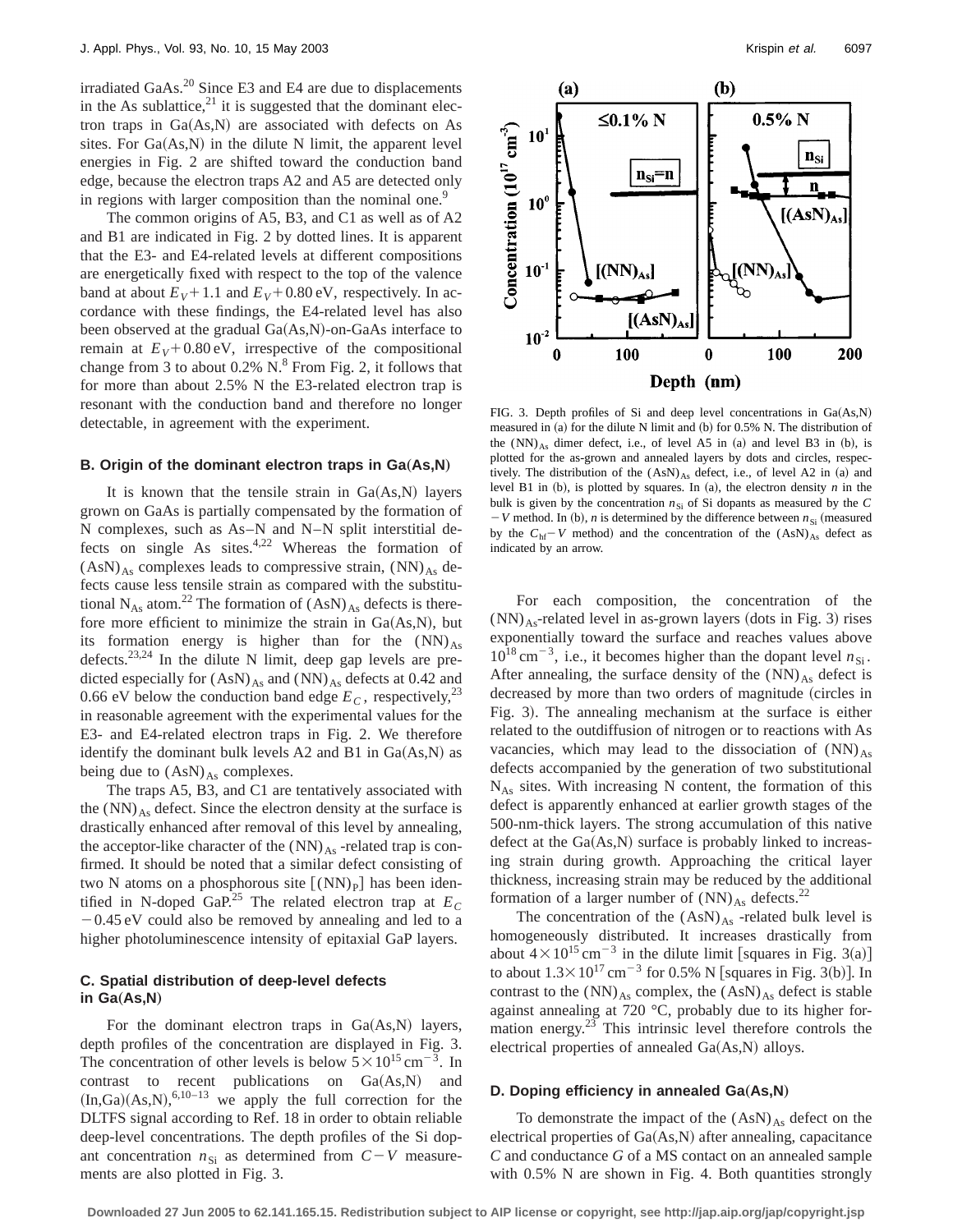

FIG. 4. Frequency dependence of the capacitance *C* and the conductance *G* (divided by  $\omega = 2 \pi f$ ) for a MS contact on annealed Ga(As,N) with 0.5% N measured at 0 V and temperatures of 218  $(1)$ , 250  $(2)$ , 274  $(3)$ , and 308 K  $(4)$ . At low and high frequencies, the respective capacitances  $C_{\text{lf}}$  and  $C_{\text{hf}}$  of the admittance dispersion are indicated. The ac behavior of the conductance is clearly seen, when the dc conductance  $G_{dc}$ , which can be determined at low frequencies, is subtracted from the measured *G* value at higher frequencies.

depend on the measuring frequency *f* and temperature. *C* decreases from a low-frequency value  $C_{\text{lf}}$  to a highfrequency value  $C<sub>hf</sub>$ , whereas the conductance *G* divided by  $\omega = 2 \pi f$  exhibits peaks at  $f_m$  (admittance dispersion).<sup>15</sup> The time constant  $\tau$  of a trap-related dispersion correlates via  $\tau^{-1} = 2 \pi f_m \approx 2 e_n$  with the thermal emission rate  $e_n$  for electrons into the conduction band.<sup>15</sup>

In Fig. 5, the emission rate  $e_n$  determined from the admittance dispersion in Fig. 4 is compared with  $e_n$  values deduced for the dominant traps B1 and B3 from the deeplevel spectra in Fig. 1. The Arrhenius plot for the trap B1 matches the temperature dependence of  $\tau^{-1/2}$  for the admittance dispersion (dashed line in Fig. 5). The frequency- and temperature-dependent properties of the MS contact on the annealed  $Ga(As,N)$  layer shown in Fig. 4 are therefore controlled by the  $(AsN)_{As}$  defect. Since the corresponding level



FIG. 5. Arrhenius plots of the thermal emission rate  $e_n$  for the dominant electron traps B1  $[(AsN)<sub>As</sub> defect]$  and B3  $[(NN)<sub>As</sub> defect]$  deduced from Fig. 1 for  $Ga(As,N)$  with 0.5% N (dots). The temperature dependence of  $\tau^{-1/2}$  determined from the admittance dispersion in Fig. 4 (circles) correlates with the  $B1$  characteristics  $(dashed line)$ .

is acceptor-like, the  $C-V$  method at high frequency ( $C<sub>hf</sub>$  $-V$ ) does not directly deliver the distribution of the freeelectron concentration *n*, but the dopant density  $n_{Si}$ .<sup>15</sup> *n* is given by the difference between  $n_{\rm Si}$  and the concentration of the dominant  $(AsN)_{As}$  defect [see the arrow in Fig. 3(b)]. From Fig. 3 it is apparent that the doping efficiency is further reduced by larger N contents in  $Ga(As,N)$  layers. For the layer with 3% N, it is therefore expected that free electrons are not available in the bulk, i.e., corresponding DLTFS signals cannot be obtained (see Sec. III A).

## **IV. CONCLUSIONS**

The two dominant gap states in  $Ga(As,N)$  originate most likely from N-related point defects in the As sublattice. When the composition is changed, their electronic levels are fixed to the valence band edge  $E_V$ . Based on theoretical predictions, the level at  $E_V$ +1.1 eV can be associated with a bulk defect, which consists of an arsenic and a nitrogen atom on a single As site  $[(AsN)<sub>As</sub>].$  This electron trap is resistant to RTA treatment at 720 °C and thus responsible for the reduced Si doping efficiency even in annealed  $Ga(As,N)$  alloys. For more than 2.5% N, the related state is resonant with the conduction band. It should be noted that this defect may be a candidate for efficient nonradiative recombination, since its capture cross section for electrons is  $10^{-15} - 10^{-14}$  cm<sup>2</sup>. The other dominant level at  $E_V$ +0.80 eV probably originates from nitrogen dimers, i.e., two N atoms on a single As site  $[(NN)_{As}]$ . When the critical layer thickness is approached, the corresponding electron trap is increasingly generated during growth. It leads to a strong carrier depletion at the asgrown surface, which can be, however, strongly reduced by annealing. The  $(AsN)_{As}$  and  $(NN)_{As}$  defects are apparently formed during growth in order to reduce the tensile strain in the  $Ga(As,N)$  layer.

## **ACKNOWLEDGMENTS**

The authors are very grateful for the technical assistance of E. Wiebicke. They would like to thank H. T. Grahn for comments and a careful reading of the manuscript.

- <sup>1</sup>E. V. K. Rao, A. Ougazzaden, Y. Le Bellego, and M. Juhel, Appl. Phys. Lett. 72, 1409 (1998).
- <sup>2</sup>S. Francoeur, G. Sivaraman, Y. Qiu, S. Nikishin, and H. Temkin, Appl. Phys. Lett. **72**, 1857 (1998).
- <sup>3</sup> S. Kurtz, J. Webb, L. Gedvilas, D. Friedman, J. Geisz, J. Olson, R. King, D. Joslin, and N. Karam, Appl. Phys. Lett. **78**, 748 (2001).
- 4S. G. Spruytte, C. W. Coldren, J. S. Harris, W. Wampler, P. Krispin, K. Ploog, and M. C. Larson, J. Appl. Phys. 89, 4401 (2001).
- 5A. Fleck, B. J. Robinson, and D. A. Thompson, Appl. Phys. Lett. **78**, 1694  $(2001).$
- 6S. Tanaka, A. Moto, M. Takahashi, T. Tanabe, and S. Takagishi, J. Cryst. Growth 221, 467 (2000).
- 7P. Krispin, S. G. Spruytte, J. S. Harris, and K. H. Ploog, J. Appl. Phys. **89**,  $6294 (2001)$ .
- <sup>8</sup>P. Krispin, S. G. Spruytte, J. S. Harris, and K. H. Ploog, Appl. Phys. Lett. 80, 2120 (2002).
- 9P. Krispin, V. Gambin, J. S. Harris, and K. H. Ploog, Appl. Phys. Lett. **81**, 3987 (2002).
- 10D. Kwon, R. J. Kaplar, S. A. Ringel, A. A. Allerman, S. R. Kurtz, and E. D. Jones, Appl. Phys. Lett. **74**, 2830 (1999).
- 11A. Balcioglu, R. K. Ahrenkiel, and D. J. Friedman, Appl. Phys. Lett. **76**, 2397 (2000).

**Downloaded 27 Jun 2005 to 62.141.165.15. Redistribution subject to AIP license or copyright, see http://jap.aip.org/jap/copyright.jsp**